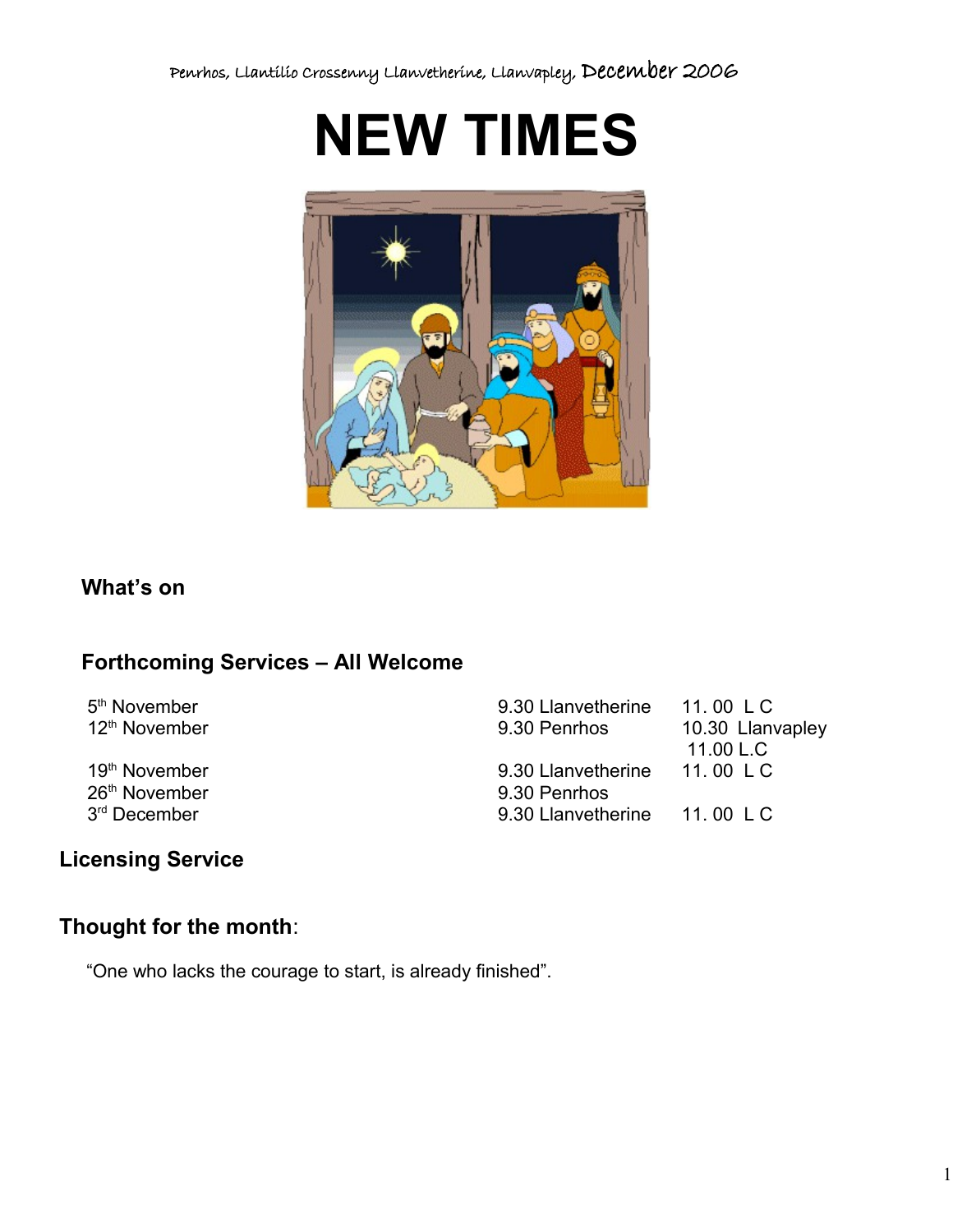#### **Message from Rev David Osborn**

As I write this we are in the last throes of packing – and by the time you read this, Helen and will hopefully be settling into the Vicarage. We are told that we are doing two of the most stressful things in life, moving house and starting a new job and it feels like it at this point.

We are really looking forward to living in Monmouthshire and being part of the lives of all four village communities. The welcome we received when we first came to see the parishes in the early summer was most moving and we have begun to share the enthusiasm of the wardens we met that day. Inevitably, the appointment of a new vicar is a complicated one, but I would like to pay tribute first to my predecessor Heidi Prince for all the dedication and prayerful ministry that she exercised during her time with you. I would like to think that I can continue to build on the excellent foundations she laid.

You will want to know a little about us and so I am taking this opportunity to introduce Helen and myself. We live in Bracknell, Berkshire where I have been the Rector since 1997. This is a team ministry and I have a number of vicars and lay ministers as part of the team in a very urban area. Bracknell was a new town in the early 1950's and is as different as it can be to your communities.

This September, I celebrated 40 years in ministry during which I have both been in urban and country parishes, as well as in Education. I was assistant director of education in the diocese of Carlisle, chaplain in an independent school teaching religious education and then as director of studies in Oxford of the training of non-stipendiary clergy.

The time was right to retire from full-time ministry, but the prospect of stopping ministry altogether was something I couldn't contemplate. So the opportunity to minister in the Llantilio group of parishes 2 days a week plus Sunday was most appealing. Most of my present parishioners cannot see me doing 2 days a week! Whatever the needs of the parishes, I will be there to respond whether it's a day I'm working or not.

Helen has worked as a Practice Manager of a busy GP practice in Bracknell and retired on 31 October.

Outside of the Church our interests are varied. We achieved a cherished dream this year in buying a new narrow boat, (which is called 'Dusky Mist' after our late beloved dog) and the boat is moored in Rugby. We are looking forward to developing the vicarage garden and Helen would like to pick up her sugar-craft again. I am a golfer of a very average kind, and I have played for the Church of England team against the Church in Wales in recent years – I hope to join a local golf club to continue hacking away. Above all we look forward to seeing a little bit more of our children – all grown up now – and our grandchildren. They will no doubt be seen from time to time.

In another part of the 'New Times' you will find the Christmas Services and I hope to meet a good number of you during that time. Christmas-time in Church is a wonderful and magical season and I hope that we can celebrate the coming of Christ into our world with carols and celebration. It is a time when we look back and thank God for all the blessings of this world, a time to give not only presents but ourselves to other people. Christina Rossetti wrote that evocative carol which has its last verse: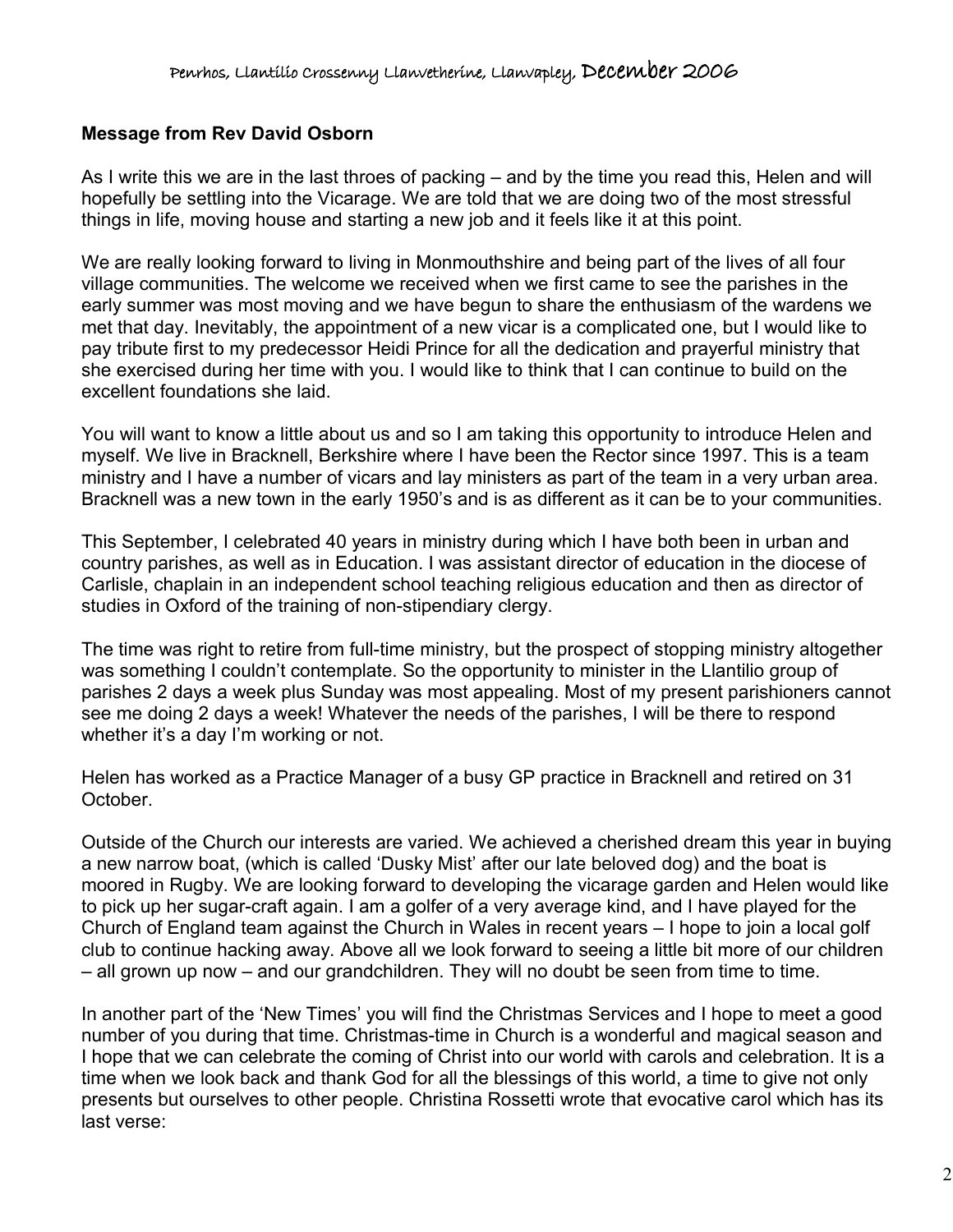What can I give Him, poor as I am? If I were a shepherd, I would bring a lamb; If I were a Wise Man, I would do my part; Yet what I can I give Him: give my heart.

We look forward so much to beginning ministry in the four villages and hope that you will be able to come and share in the Licensing Service on December 2 at 2.30pm in Llantilio Crossenny. A number of people from Bracknell and other places hope to be there : the Bishop of Monmouth will license me, and also sharing in the service will be the parish wardens along with the Archdeacon, Registrar, the Dean of St Woolos Cathedral with clergy from the Abergavenny Deanery.

Your friend and new Vicar

David

### **Llanvetherine - Newspaper collecting group**

If you live in the Llanvetherine/Treadam area you will know only too well that you have to drive to Mardy if we want a daily newspaper. I was wondering if anyone in the Llanvetherine/Treadam area would like to join a 'newspaper collecting' group. Please contact Chris Carnac if you are interested on 01600780332

### **Llanvetherine News**

The Bonfire Night Party at the Court was a roaring success with parishioners coming out of the woodwork to view the amazing glow. Mulled Wine, soup and homemade Parkin was enjoyed by all. Many thanks to Susannah and Jonno for their hospitality and effort. A quiet time at the village but the drains are being emptied along the main road with yes, honestly, traffic Lights in Llanvetherine! There is also talk from the Community Council of a speed limit to be imposed. (The first draft of the area to be covered by the limit included a bridleway so it will affect more than was originally thought.) As we look forward to the arrival of our new vicar, Christmas and the Carol Service in our Church, please look out for notices re times. At the time of going to press the Carol Service will be at 7.00p.m. on Friday December 22 (the day school breaks up) and the Christmas morning service at 9.30 a.m. Not many "orders" have been received for the newsletter. Please contact the Churchwardens to arrange collection, to avoid disappointment!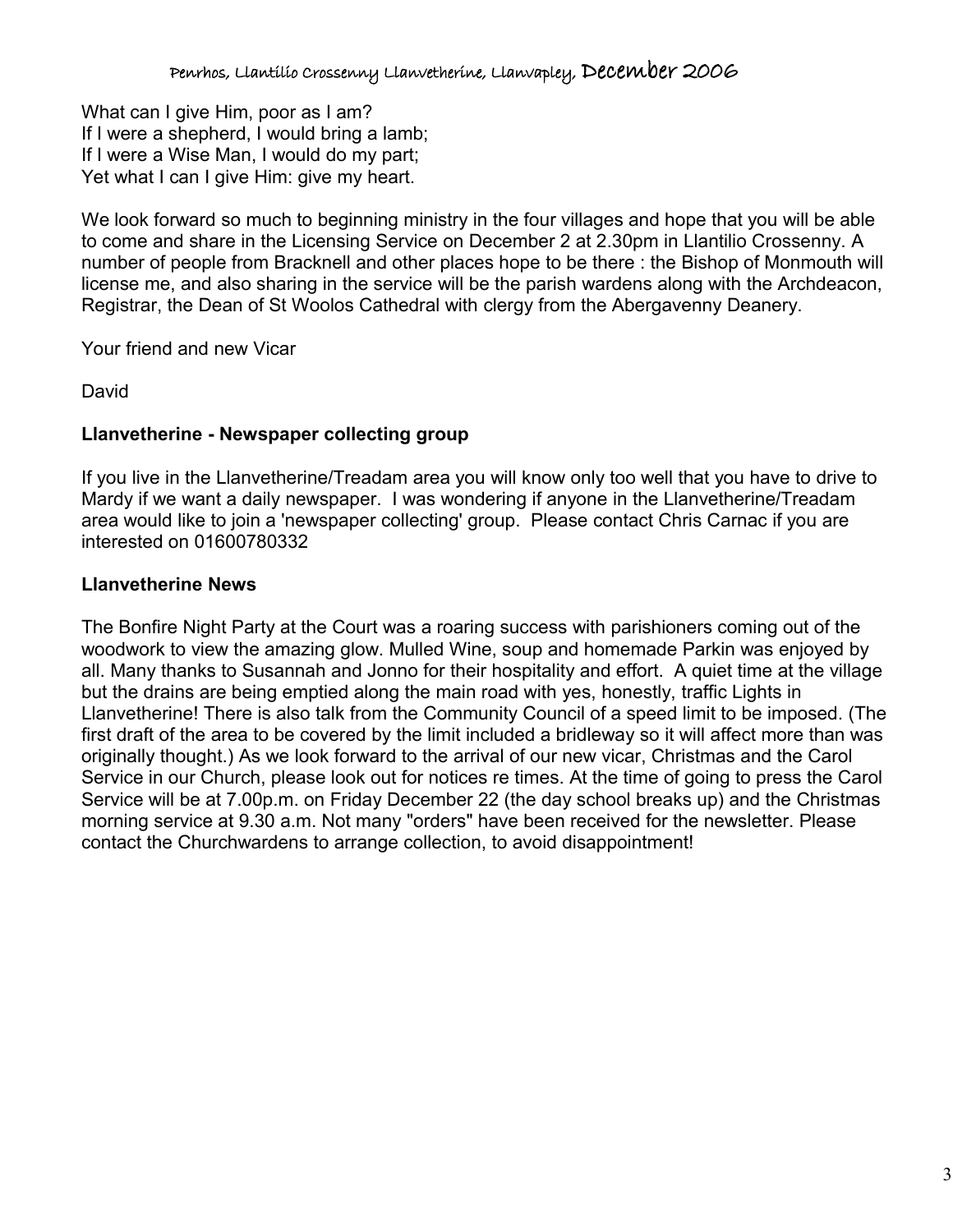### **Llanvapley News**

#### **Llanvapley says thanks**

As many of you are aware 2006 has been an important year for Llanvapley Church. In March the church reopened after restoration work was completed and the first service was organised for  $12<sup>th</sup>$ March. Unfortunately, snow arrived over night and Llanvapley awoke to a blanket of snow which caused the service to be cancelled. David Meredith from Llanarth was due to take the service and so we had to wait until April before he could take charge of the first service of the year. Since that time David has taken a number of our services and became, along with his wife Megan, an important part of our congregation. At the service on  $12<sup>th</sup>$  November David lead his last service before the new vicar takes over in December. Llanvapley PCC took the opportunity to present David and Megan with a gift of a rather splendid cake (made by Barbara Spells) as a token of thanks and appreciation for everything they had done for us during the year. I am sure David and Megan will be back soon amongst our congregation.



## **Postcard from Llanvapley**

It rained and it rained and rained and rained the average fall was well maintained and when the tracks were simply bogs it started raining cats and dogs after a drought for half an hour we had the most refreshing shower and then the most curious thing of all a gentle rain began to fall next day was also fairly dry Save for a deluge from the sky which wetted Llanvapley to the skin and after that the rain set in.

Anon